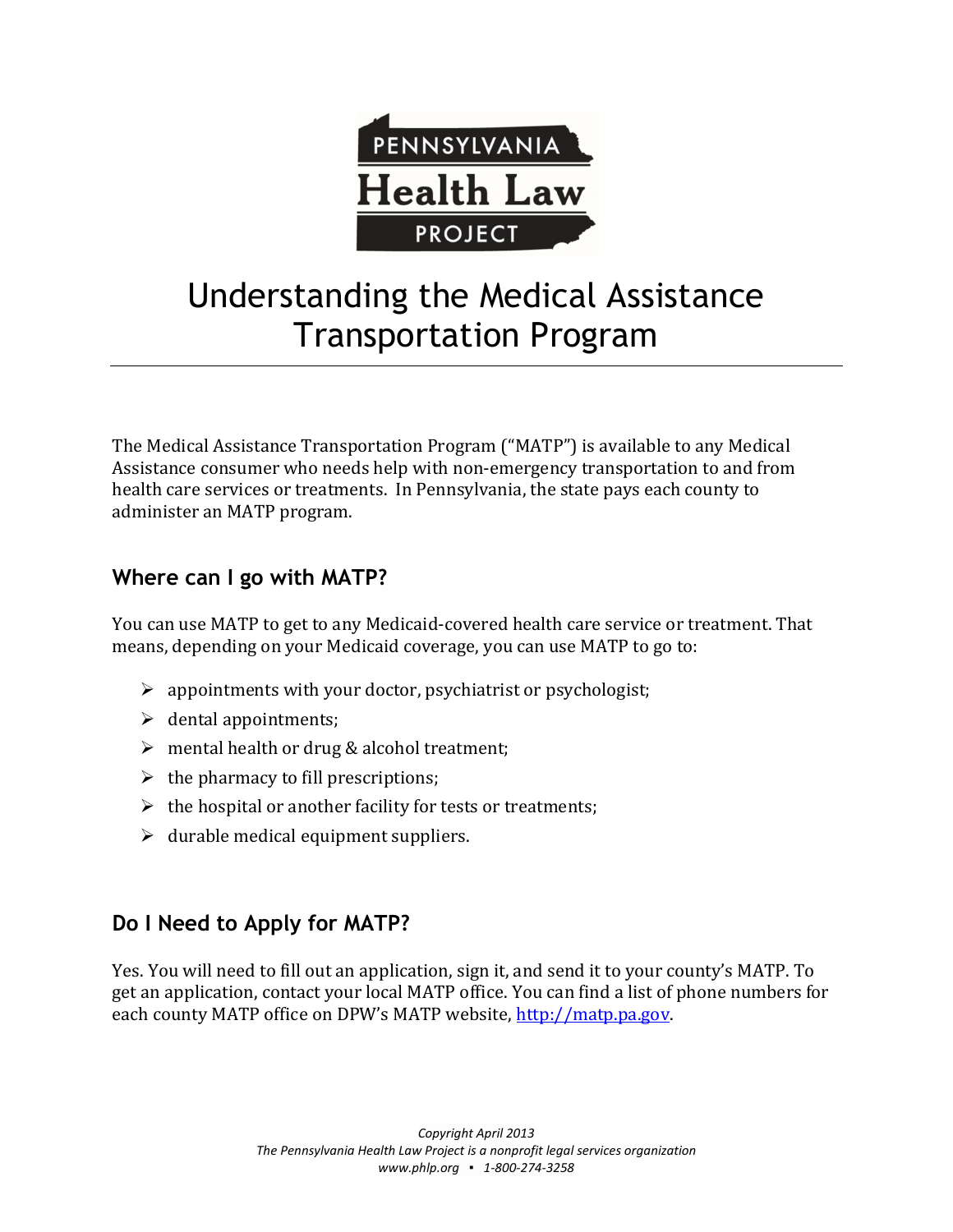#### **How Does MATP help with transportation?**

MATP is required to provide the least costly and most appropriate form of transportation to meet your needs. This means:

- $\triangleright$  If you own a car or have a car available to you, MATP will usually reimburse you for your mileage to and from your medical appointments/other treatments.
	- The mileage reimbursement rate is 12 cents per mile, plus the cost of parking and tolls.
- $\triangleright$  If you can ride the bus or use other public transportation to get to and from your medical appointments, then the MATP will provide you with tokens, with passes or will reimburse you for the fare.
- $\triangleright$  If you don't have a car, and public transportation is not available or accessible, then the MATP will provide a ride for you using shared-ride vans, taxis or other accessible vehicles for persons with disabilities.

# **Using MATP Services**

**If you need a ride to a medical appointment or to an MA-covered service**, you must contact your local MATP in advance to schedule the ride. Most programs "group" rides and have a fixed route schedule to certain locations within the county (i.e., hospitals) and to destinations outside of the county. Consumers going to those locations generally must schedule their appointments to fit within the county's fixed route schedule. Other arrangements must be made available to those who cannot schedule an appointment within the county's group ride plan, or who have safety or security issues with waiting for a return ride back to their homes.

**If you are seeking mileage reimbursement from MATP**, each county has its own policies about verifying appointments and timelines for submitting reimbursement requests. Typically, consumers submit a form to their local program on a monthly basis documenting all trips for which mileage reimbursement is being requested. The county verifies the information and then sends a reimbursement check to the consumer.

## **How Far Can I Go With MATP?**

The MATP is responsible for helping you to get to and from the medical care and treatment that you need. However, there are limits depending on where you are going and how you are receiving your Medical Assistance.

 $\triangleright$  If you need a ride to the pharmacy, MATP will only take you to your choice of either the two pharmacies closest to your home or the two pharmacies closest to your prescribing doctor's office.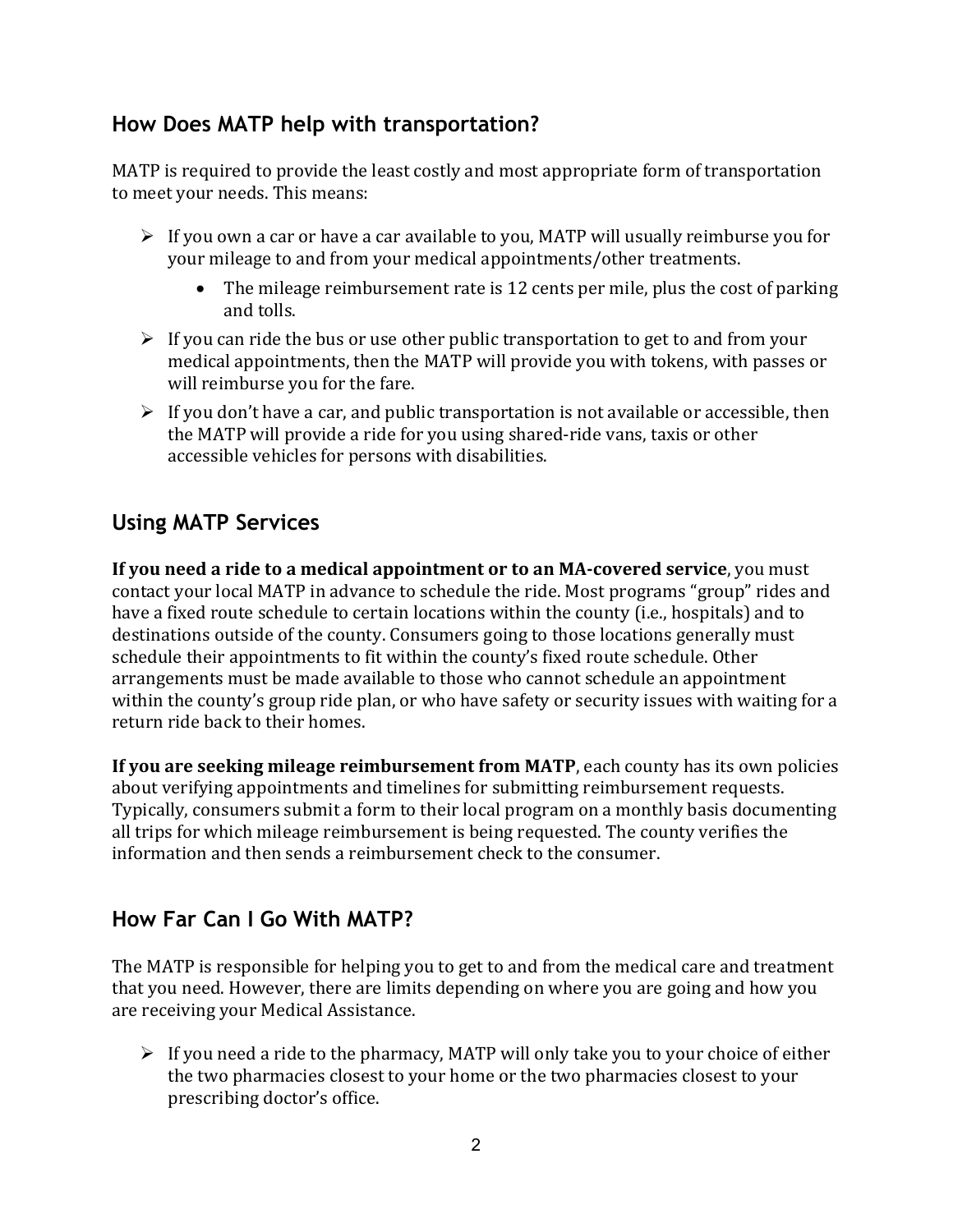- $\triangleright$  If you need help with transportation to a methadone clinic, MATP will only take you (or reimburse you for mileage) to the methadone clinic closest to your home
	- *Note:* you can ask for an exception if you have a good cause reason for not going to the clinic closest to your home.
- If you need help with transportation to any other type of provider, **and you are in a Medical Assistance managed care plan,** you can go to any provider that you choose within your plan's network.
- If you need help with transportation to any other type of provider, **and you are in MA-FFS (using the ACCESS card as your insurance card),** the MATP will only transport you to the provider closest to your home who can meet your medical need.
	- *Note:* You can be transported by MATP to a more distant provider if you prove a medical need to go further for your care.

## **What about Kids?**

Children under 18 on Medical Assistance can also use MATP services. If their parents need help with transportation costs and they are driving them to and from medical appointments, they can seek mileage reimbursement for those trips. If the parents don't have a car, and public transportation is not available or accessible, then the MATP will provide a ride for the child using shared-ride vans, taxis or other accessible vehicles. Children under 18 can be escorted by a parent or other relative/guardian on MATP trips.

#### **Special Considerations for Persons with Disabilities and Those Who Are Elderly**

If you cannot travel independently to and from medical appointments, the MATP will cover the costs of an escort to accompany you on MATP trips. The MATP typically provides "curb-to-curb" service. However, if you cannot safely get to and from the curb, the MATP must provide "door-to-door" service based on the level of service appropriate for your physical and/or mental abilities.

> • *Note:* "**door-through-door**" is not an MATP covered service so drivers cannot enter your home or the building you live in to assist you.

If you have Medicare and health coverage through Medical Assistance, you can use MATP to go to any service paid for by Medicare as long as the service is given by a Medicaid provider.

Each county must provide TTY and/or PA Telecommunications Relay Service upon request to communicate with consumers who are deaf or hard of hearing and also provide information to these consumers about how to access interpreter services.